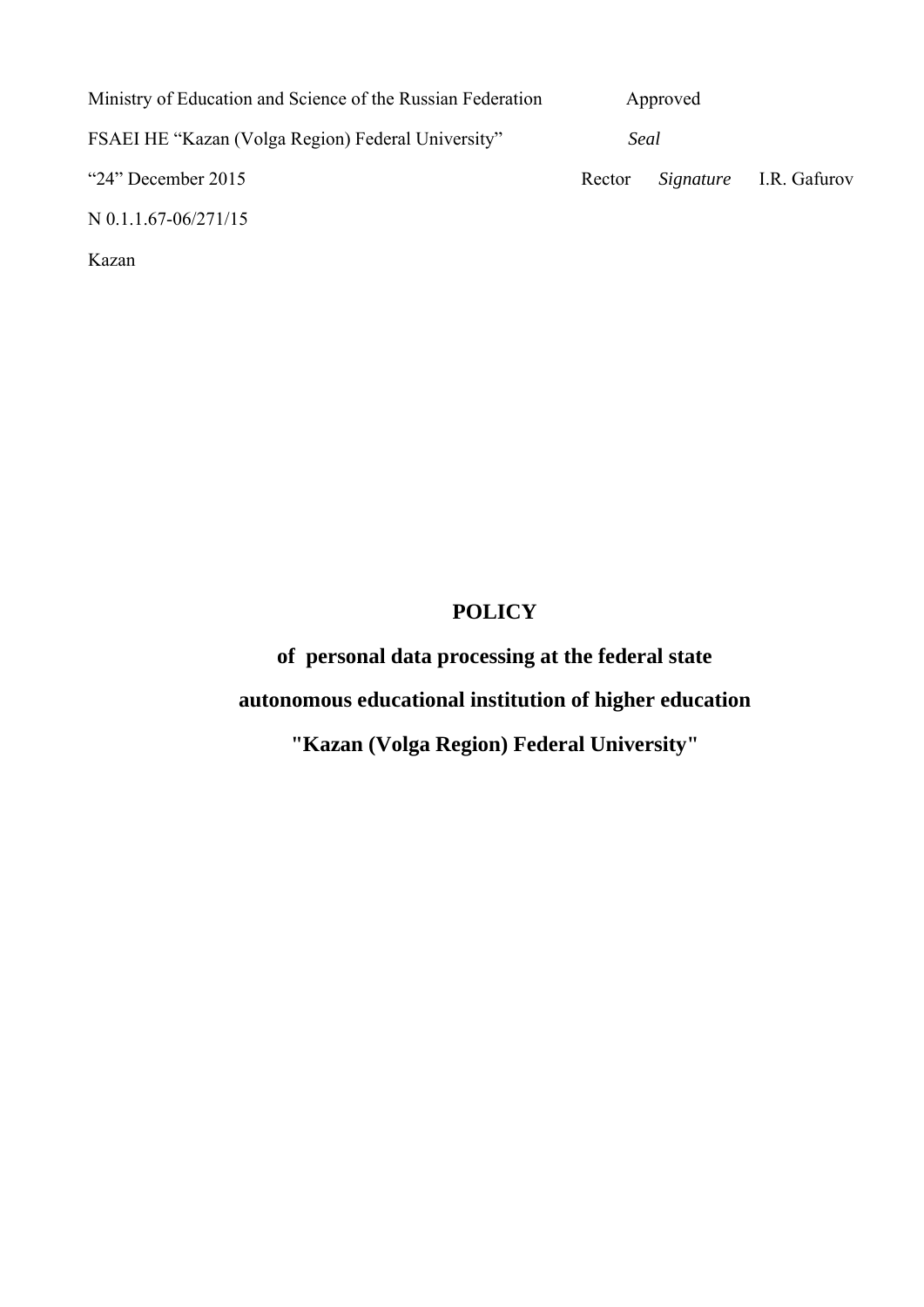## **1. General Terms**

1.1. The policy of personal data processing at the federal state autonomous educational institution of higher education "Kazan (Volga region) Federal University" (hereinafter referred to as the Policy and KFU, respectively) defines the basic principles, purposes, conditions and methods of personal data processing, lists of subjects and personal data processed at KFU , the functions of KFU in the processing of personal data, the rights of subjects of personal data, as well as the requirements for the protection of personal data implemented at KFU.

1.2. The Policy is developed with respect to the requirements of the Constitution of the Russian Federation, legislative and other regulatory legal acts of the Russian Federation regarding personal data.

1.3. The terms of the Policy serve as the basis for the development of local KFU regulations on processing personal data of employees and students of KFU, patients of the KFU Medical and Sanitary Unit, and other subjects' personal data.

# **2. Legislative and other regulatory legal acts of the Russian Federation, under which the Policy of personal data processing in KFU is determined**

2.1 Personal data processing at KFU is determined in accordance with the following regulatory legal acts:

Labour Code of the Russian Federation;

Federal Law No. 152-ФЗ of July 27, 2006 "On Personal Data";

Decree of the President of the Russian Federation No. 188 of March 6, 1997 "On approval of the List of confidential information";

resolution of the Government of the Russian Federation No. 687 of September 15, 2008 "On approval of the Terms on the specifics of personal data processing carried out without using automation devices";

resolution of the Government of the Russian Federation No. 512 of July 6, 2008 "On approval of requirements for physical media of biometric personal data and technologies of storing such data outside personal data information systems";

resolution of the Government of the Russian Federation No. 1119 of November 01, 2012 "On approval of requirements for the protection of personal data when processing it in personal data information systems";

order of the FSTEC of Russia No. 55, of Russia's Federal Security Service No. 86, of the Ministry of Information Technologies and Communications of Russia No. 20 of February 13, 2008 "On approval of the Procedure for the classification of personal data information systems";

order of the FSTEC of Russia No. 21 of February 18, 2013 "On approval of the composition and content of organizational and technical measures to ensure the security of personal data during its processing in personal data information systems";

other regulatory legal acts of the Russian Federation and regulatory documents of authorized government bodies.

2.2. In order to implement the terms of the Policy, KFU develops the respective local regulatory legal acts and other documents, including: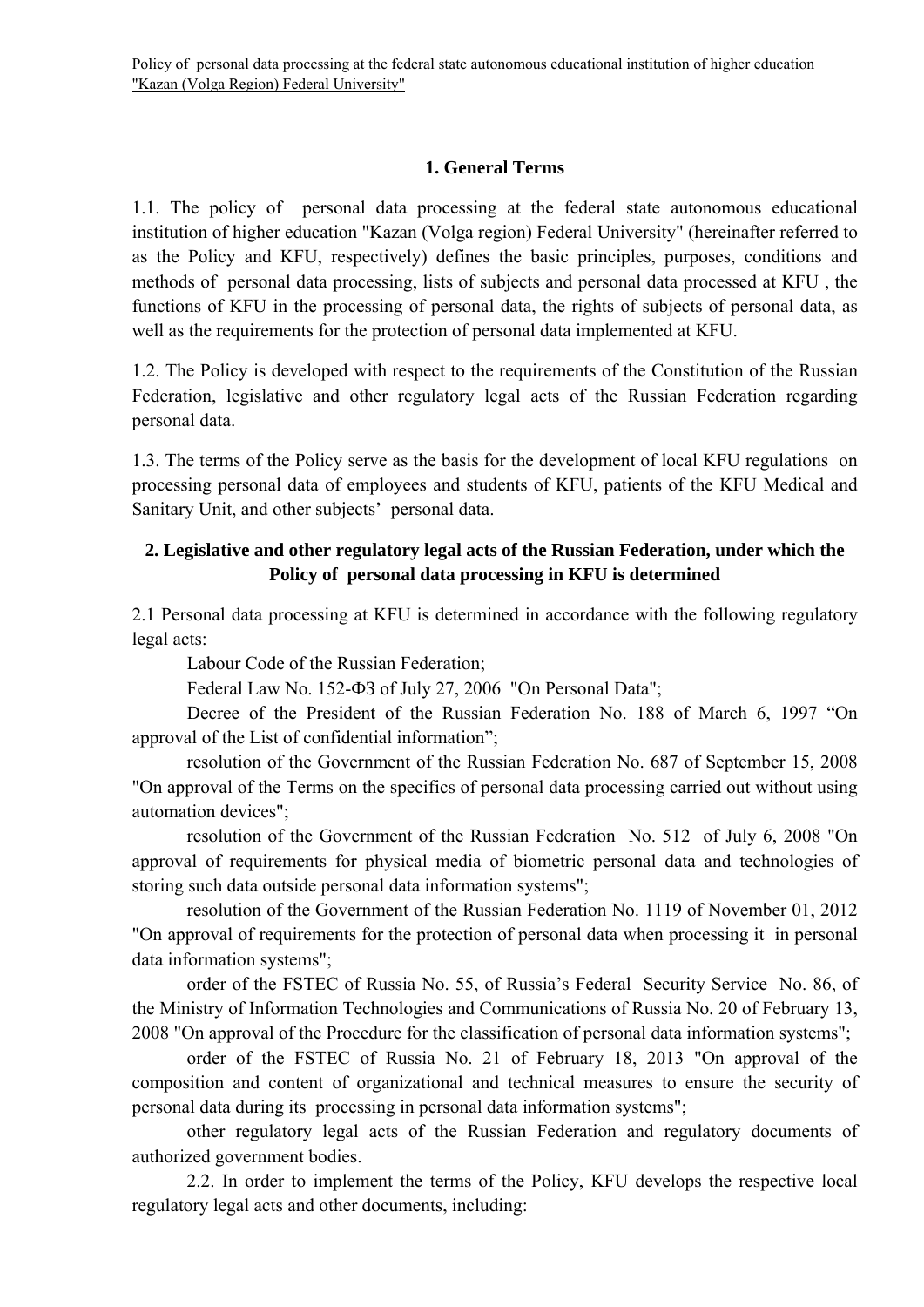- concept of information security in automated systems of information and communication at KFU;

- regulation on processing and protection of personal data at KFU;

- policy of information security of personal data information systems at KFU;

- order on the appointment of individuals responsible for the personal data processing at KFU;

- order on conducting an internal check of information systems of personal data at KFU;

- report on the result of an internal check to ensure the protection of personal data in the information systems of personal data at KFU;

- list of personal data information systems of KFU subject to protection;

- list of access groups and permitted actions assigned to KFU employees who work in personal data information systems;

- user's instructions for personal data information system of KFU;

- technical passports of personal data information systems of KFU;

- models of security threats of information systems of personal data of KFU;

- assessment of threats and particular models of security threats of personal data during their processing in personal data information systems of KFU;

- list of structural units of KFU conducting the processing of personal data on paper;

- list of structural units that process personal data in information systems of personal data of KFU;

- journal for recording measures taken to monitor compliance with the personal data protection regime;

- other local regulatory legal acts and documents regulating the personal data processing at KFU.

### **3. Basic terms and definitions used in the local regulatory legal acts of KFU, managing personal data processing**

Personal data is any information relating directly or indirectly to a particular or identifiable individual (subject of personal data).

Information is knowledge (messages, data) regardless of the form of its presentation.

Operator is a state body, a municipal body, a legal entity or an individual, which independently or together with other people organizes and (or) processes personal data, as well as determines the purposes of processing personal data, its composition, and actions (operations) carried out with personal data.

 Personal data processing is any action (operation) or a set of actions (operations) carried out with personal data, using automation devices or without using them, including collection, recording, systematization, accumulation, storage, adjustment (updating, changing), retrieval, use, transfer (dissemination, provision, access), depersonalization, blocking, deletion, destruction of personal data.

Automated personal data processing is processing of personal data using computer technology.

 Provision of personal data is actions aimed at disclosing personal data to a certain person or a certain circle of persons.

Dissemination of personal data is actions aimed at disclosing personal data to an indefinite circle of persons.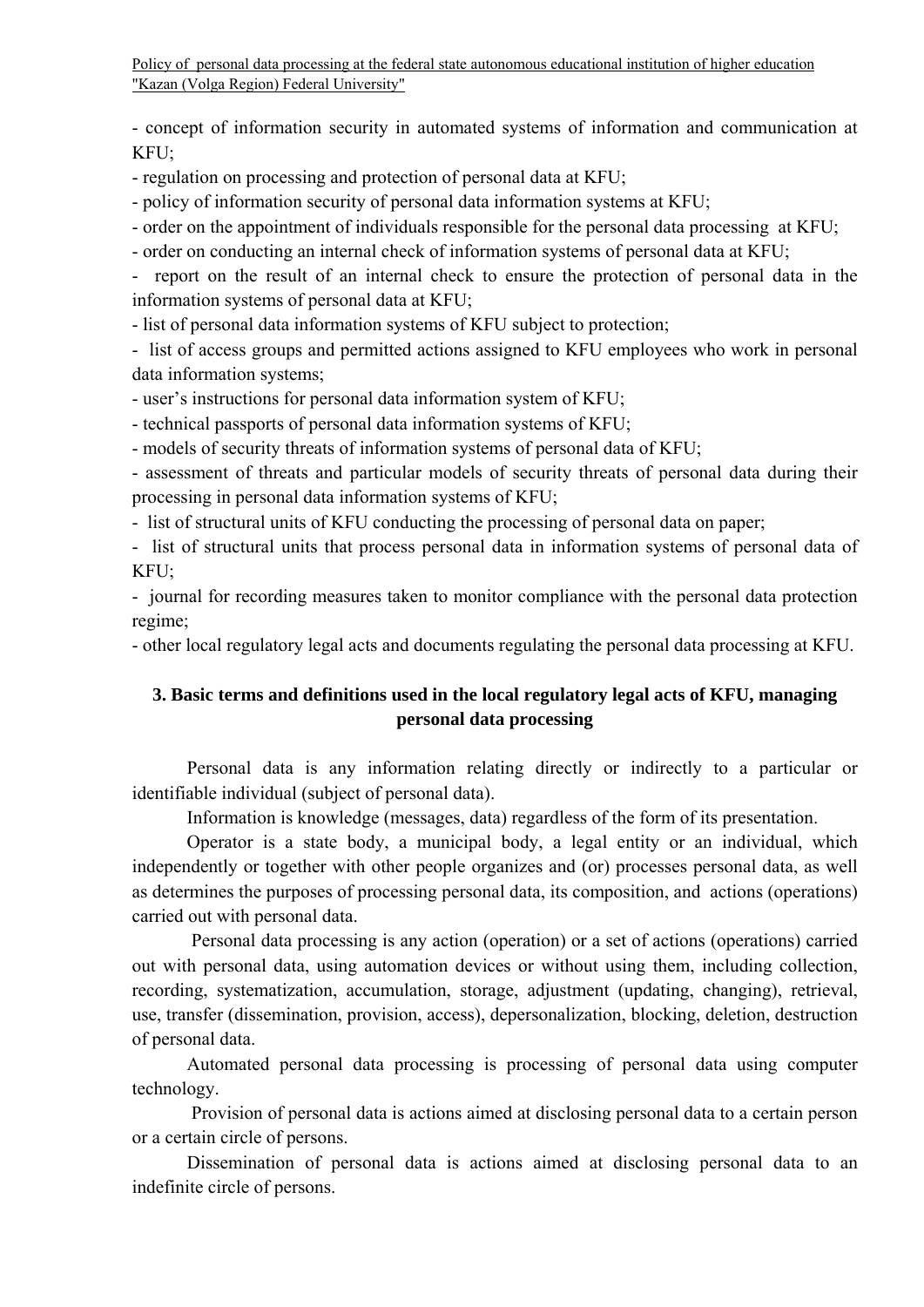Cross-border transfer of personal data is the transfer of personal data to the territory of a foreign state to a foreign state authority, a foreign individual or a foreign legal entity.

Blocking of personal data is a temporary suspension of the processing of personal data (except for the cases when processing is necessary for adjustment of personal data).

Destruction of personal data is actions, as a result of which it becomes impossible to restore the content of personal data in the information system of personal data, and (or) as a result of which physical media of personal data is destroyed.

Depersonalization of personal data is actions, as a result of which it becomes impossible to determine the belonging of personal data to a particular subject without using additional information.

Personal data information system is a set of personal data contained in databases and information technologies and equipment, which provide its processing.

#### **4. Principles and purposes of personal data processing**

4.1. KFU, being the operator of personal data, processes personal data of employees, students, patients of the KFU Medical and Sanitary Unit, and of other subjects of personal data that are not in employment and other relations with KFU.

4.2. The processing of personal data at KFU is carried out taking into account the need to ensure the protection of the rights and freedoms of employees, students of KFU and of other subjects of personal data, including the protection of the right to privacy, personal and family secrets, based on the following principles:

- personal data processing is carried out at KFU on a legal and fair basis;

- personal data processing is limited to the achievement of specific, predetermined and legal purposes;

- processing of personal data, which does not correspond to the purposes of collecting personal data is not allowed;

- integration of the databases containing personal data, the processing of which is carried out for distinct purposes is not allowed;

- only personal data which corresponds to the purposes of its processing is subject to processing;

- content and scope of processed personal data corresponds to the stated purposes of processing. The excess of the processed personal data in relation to the stated purposes of their processing is not allowed;

- when processing personal data, its accuracy sufficiency, and, if necessary, relevance in relation to the purposes of processing personal data are ensured. KFU takes the necessary measures or ensures their application to delete or adjust incomplete or inaccurate personal data;

- storage of personal data is carried out in a form that makes it possible to determine the subject of personal data, for no longer than the purpose of personal data processing requires it, in case if the storage period of personal data is not established by federal law, an agreement to which the subject of personal data is a party, beneficiary or guarantor;

- the processed personal data is destroyed or depersonalized upon achievement of the processing purposes or when there is no longer the need to achieve these purposes, unless otherwise provided by federal law.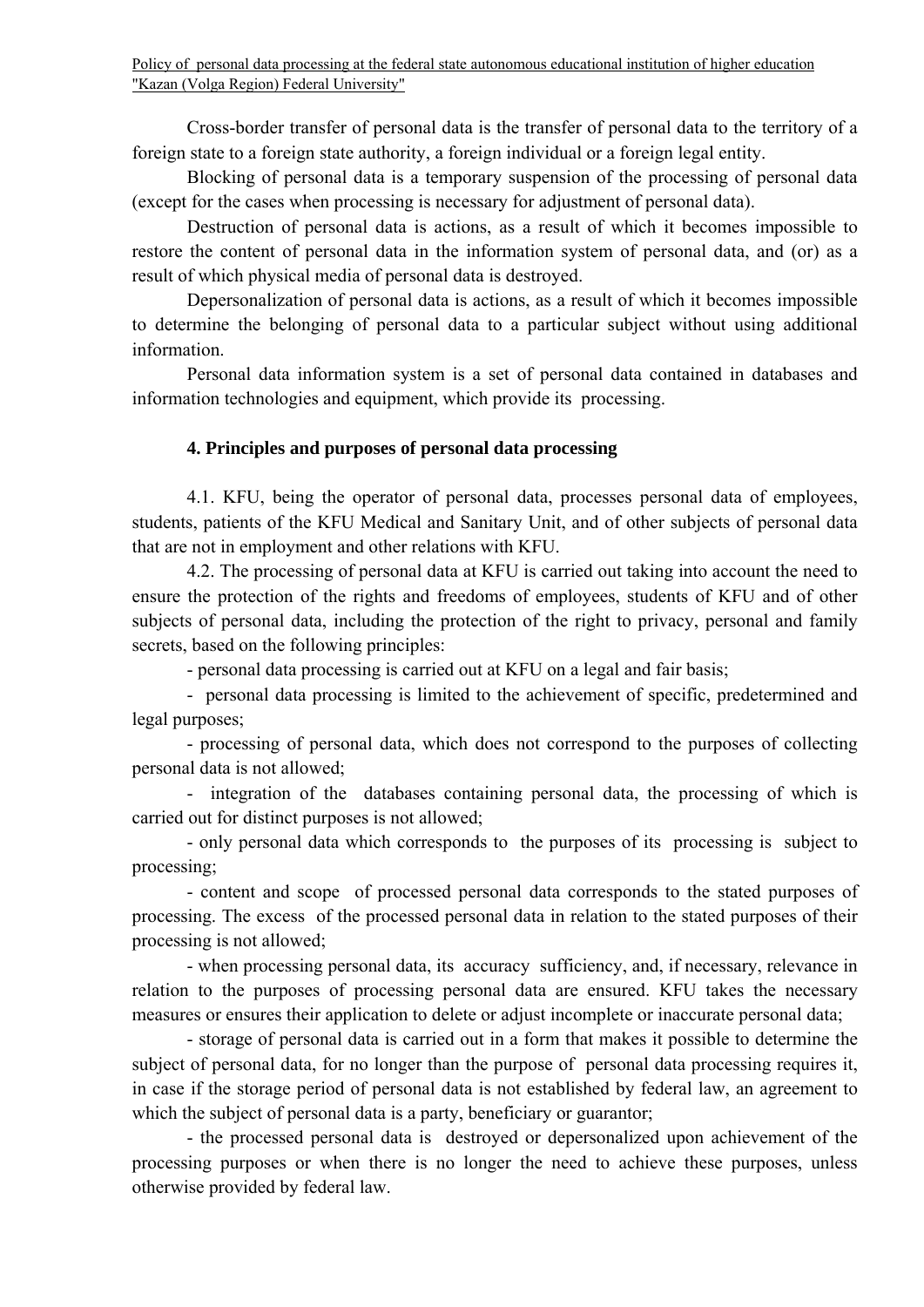4.3. Personal data is processed at KFU in order to:

- ensure compliance with the Constitution of the Russian Federation, legislative and other regulatory legal acts of the Russian Federation, local regulatory acts of KFU;

- carry out functions, powers and duties imposed by the legislation of the Russian Federation at KFU, including provision of personal data to government bodies, to the Pension Fund of the Russian Federation, to the Social Insurance Fund of the Russian Federation, to the Federal Fund of Compulsory Medical Insurance, as well as to other state bodies;

- regulate employment relations with the employees of KFU (assistance in employment, training and promotion, ensuring personal safety, monitoring the quantity and quality of work performed, ensuring the safety of property);

- ensure the educational process for students of KFU;

- provide medical care to the population;

- protect life, health or other vital interests of subjects of personal data;

- prepare, conclude, execute and terminate contracts with counterparties;

- provide access control procedure and internal security policy at KFU facilities;

- enforce judicial acts, acts of other bodies or officials subject to execution in accordance with the legislation of the Russian Federation on enforcement proceedings;

- exercise the rights and legal interests of KFU in the implementation of the types of activities provided by the Organization Charter and other local regulations of KFU,

- achieve other legal purposes.

## **5. List of subjects whose personal data are processed at KFU**

5.1. KFU processes personal data of the following categories of subjects:

- employees and students of KFU;

- patients;

- other subjects of personal data (to ensure the implementation of the purposes of processing specified in section 4 of the Policy).

## **6. List of personal data processed at KFU**

6.1. The list of personal data processed at KFU is determined in accordance with the legislation of the Russian Federation and local regulations of KFU, taking into account the purposes of processing personal data specified in Section 4 of the Policy.

6.2. The processing of special categories of personal data related to race, nationality, political views, religious or philosophical beliefs, intimate life is not carried out at KFU.

### **7. Functions of KFU in personal data processing**

7.1. KFU when processing personal data:

- takes necessary measures that are sufficient for ensuring compliance with the requirements of the legislation of the Russian Federation and local regulations of KFU in the field of personal data;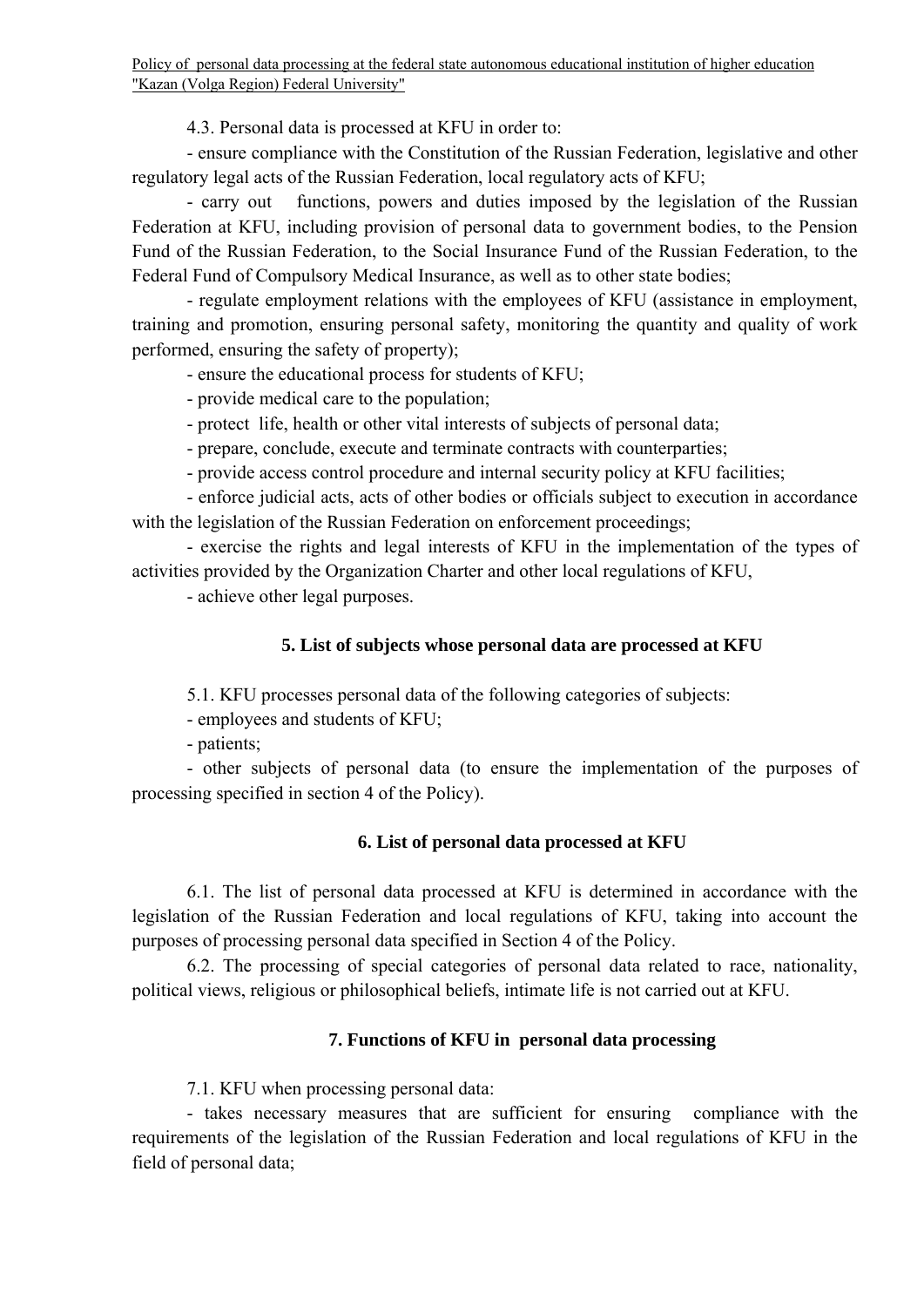- takes legal, organisational and technical measures to protect personal data from unauthorized or casual access , destruction, alteration, blocking, copying, provision, dissemination of personal data, as well as from other illegal actions in relation to personal data;

- designates persons responsible for organizing the processing of personal data at KFU;

- publishes local regulations that determine the policy and issues of processing and protecting personal data at KFU;

- familiarises the employees of KFU, its branches that directly process personal data, with the terms of the legislation of the Russian Federation and local regulations of KFU in the field of personal data, and with the requirements for the protection of personal data, and provides training for these employees;

- publishes or otherwise provides unrestricted access to this Policy;

- informs in the prescribed manner the subjects of personal data or their representatives on the availability of personal data relating to the relevant subjects, provides an opportunity to familiarise with these personal data when contacting and (or) receiving requests from these subjects of personal data or their representatives, unless otherwise provided by law of the Russian Federation;

- stops processing and destroys personal data in the cases provided by the legislation of the Russian Federation in the field of personal data;

- performs other actions stipulated by the legislation of the Russian Federation in the field of personal data.

### **8. Conditions for personal data processing at KFU**

8.1. The processing of personal data at KFU is carried out with the consent of the subject of personal data, unless otherwise provided by the legislation of the Russian Federation in the field of personal data.

8.2. KFU does not disclose or disseminate personal data to third parties without the consent of the subject of personal data, unless otherwise provided by federal law.

8.3. KFU has the right to put another person in charge of the processing of personal data with the consent of the subject of personal data on the basis of an agreement concluded with this person. The contract must contain a list of actions (operations) with personal data that will be performed by the person processing personal data, the purposes of processing, the obligation of that person to keep the personal data secret and ensure the security of personal data during their processing, as well as requirements for the protection of processed personal data in accordance with Article 19 of the Federal Law "On Personal Data".

8.4. In order to secure internal information management, KFU may create internal reference materials, which, with the written consent of the subject of personal data, may include his last name, first name, patronymic, place of work, position, year and place of birth, address, subscriber number, e-mail address, other personal data provided by the subject of personal data, unless otherwise provided by the legislation of the Russian Federation.

8.5. Access to personal data processed at KFU is allowed only to KFU employees holding positions included in the list of positions, upon replacement of which the processing of personal data is carried out.

## **9. List of actions with personal data and methods of its processing**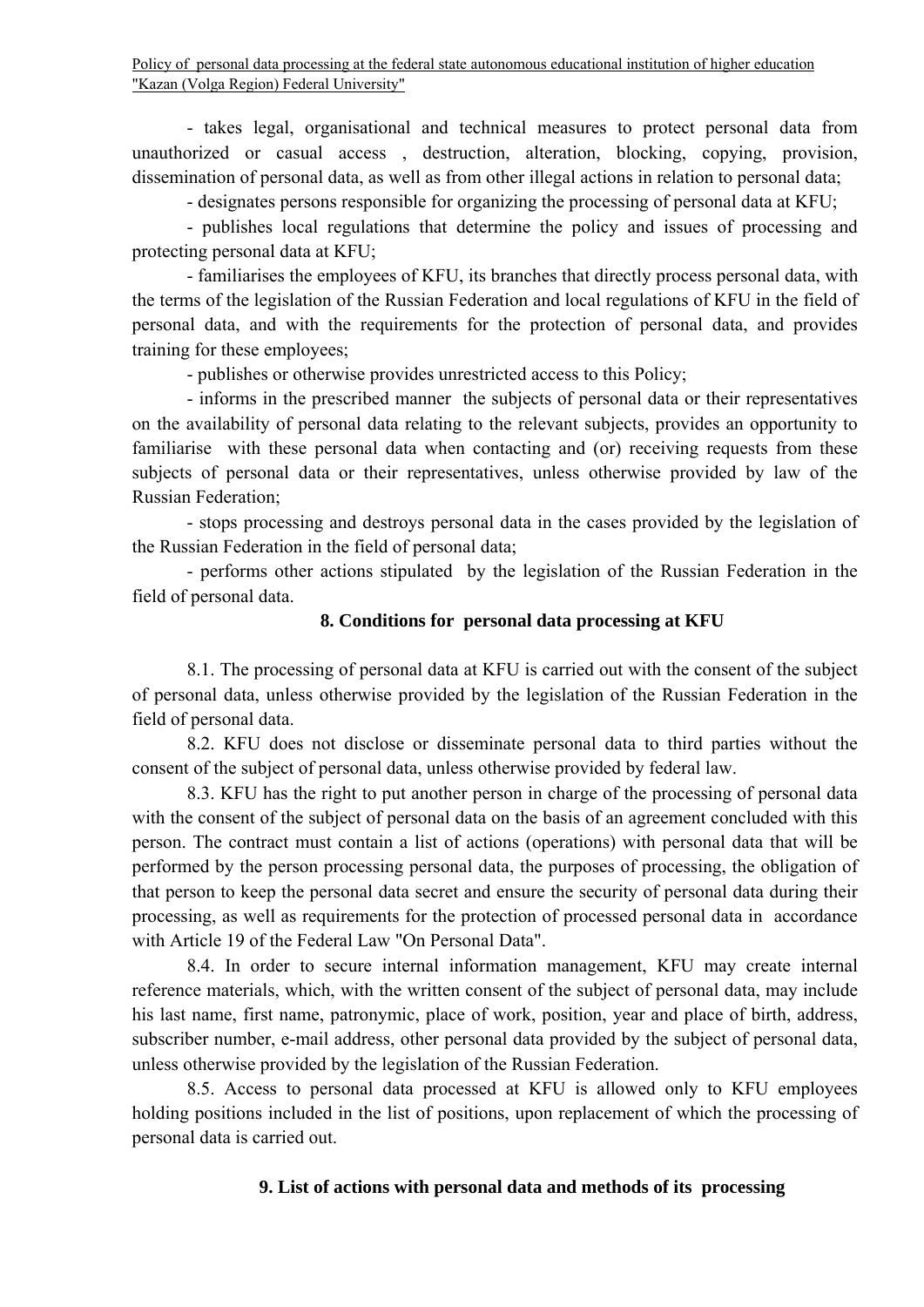9.1. KFU collects, records, systematizes, accumulates, stores, adjusts (updates, changes), retrieves, uses, transfers (dissemination, provision, access), undertakes depersonalization, blocking, deletion and destruction of personal data.

9.2. The processing of personal data at KFU is carried out in the following ways:

- non-automated processing of personal data;

- automated processing of personal data with or without the transfer of the information received via information and telecommunication networks;

- mixed processing of personal data.

## **10. Rights of subjects of personal data**

10.1. Personal data subjects have the right to:

- access complete information about their personal data processed at KFU;

- access their personal data, including receiving a copy of any record containing their personal data, with the exception of cases provided for by federal law, as well as access to medical data related to them with the help of a medical specialist of their choice;

- adjustment of personal data, their blocking or destruction if the personal data is incomplete, outdated, inaccurate, illegally obtained or not necessary for the stated purpose of processing;

- withdrawal of consent to the personal data processing; taking measures provided by law to protect their rights; appeal against the actions or omissions of KFU, which led to violation of the requirements of the legislation of the Russian Federation in the field of personal data in the authorized body of the protection of the rights of subjects of personal data or in the court; - exercise of other rights provided by the legislation of the Russian Federation;

# **11. Measures taken by KFU to ensure the fulfillment of the operator's obligations when processing personal data**

11.1. The measures necessary and sufficient to ensure that KFU fulfills the operator's obligations provided by the legislation of the Russian Federation in the field of personal data include: - appointment of a person responsible for organizing the personal data processing in KFU;

- adoption of local regulations and other documents in the field of processing and protection of personal data;

- obtaining the consent of the subjects of personal data to the processing of their personal data, with the exception of cases provided for by the legislation of the Russian Federation;

- ensuring separate storage of personal data and their physical media, the processing of which is carried out for different purposes and which contain different categories of personal data;

- storage of physical media of personal data in compliance with the conditions ensuring their safety and excluding unauthorized access to them;

- identifying security threats of personal data during their processing, creating threat models on their basis;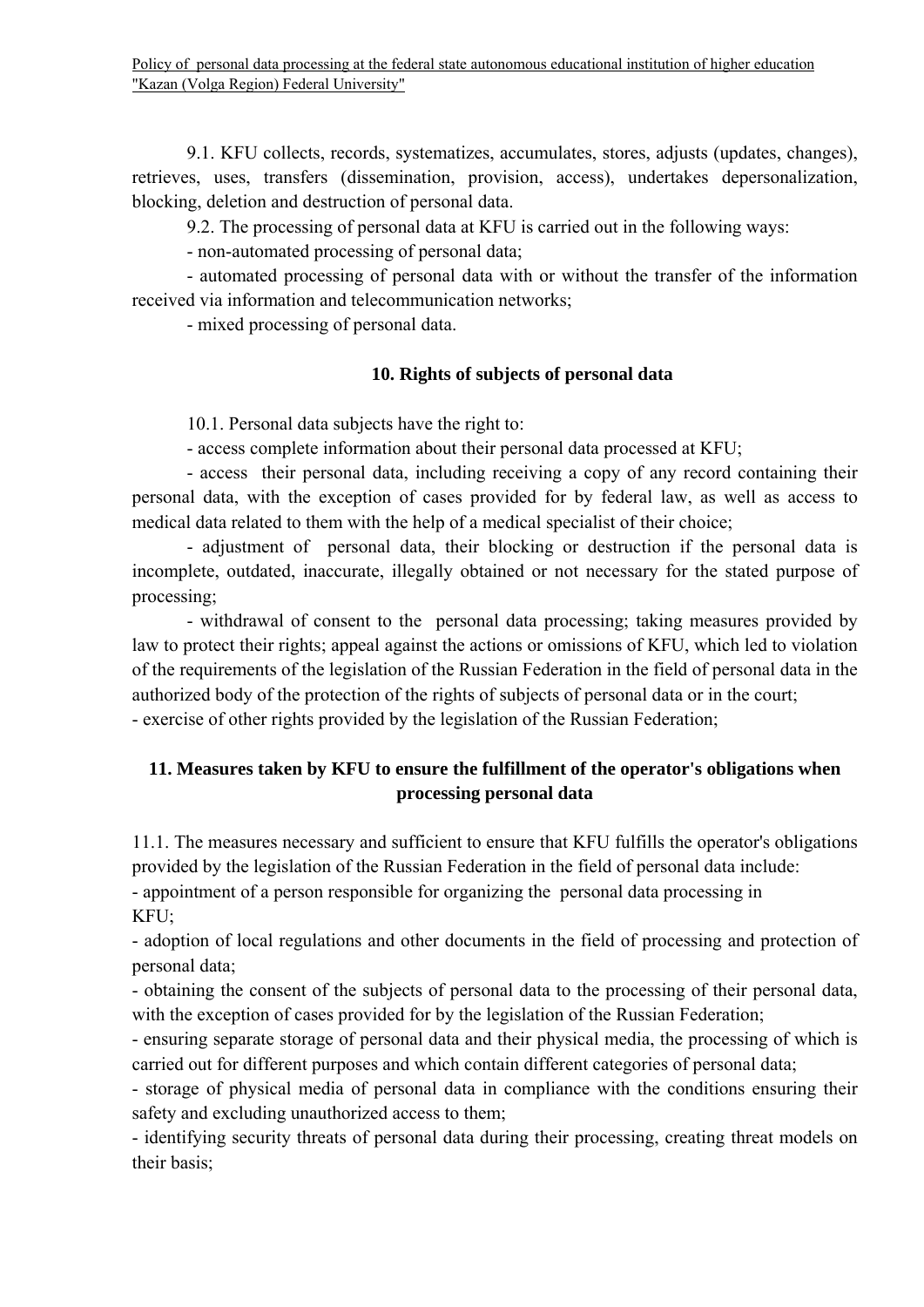- implementation of anti-virus control, prevention of the implementation of malicious programs (virus programs) and implant tools into the corporate network;

- organization of access control to the territory of KFU;

- implementation of internal control over the compliance of personal data processing with the Federal Law "On Personal Data" and the regulatory legal acts adopted in accordance with it, the requirements for the protection of personal data, this Policy, local regulatory acts of KFU;

- other measures provided for by the legislation of the Russian Federation in the field of personal data.

# **12. Monitoring compliance with the legislation of the Russian Federation and local regulations of KFU in the field of personal data, including requirements for the protection of personal data**

12.1. Monitoring compliance with the legislation of the Russian Federation and local regulations of KFU in the field of personal data, including the requirements for the protection of personal data is carried out in order to verify the compliance of the processing of personal data with the legislation of the Russian Federation and local regulations of KFU in the field of personal data, including the requirements for the protection of personal data, as well as measures taken to prevent and identify violations of the legislation of the Russian Federation in the field of personal data, identify possible channels of leakage and unauthorized access to personal data, eliminate the consequences of such violations.

12.2. Internal control over compliance with the legislation of the Russian Federation and local regulations of KFU in the field of personal data, including the requirements for the protection of personal data, is carried out by the person responsible for organizing the processing of personal data in KFU on the basis of the order of the rector of KFU.

## **13. Changes and additions to the Policy**

13.1. Changes and additions to this Policy are made by preparing a draft Policy in a new edition by the Human Resources Department in accordance with the procedure established by KFU.

### **14. Newsletter**

14.1. This Policy is subject to mandatory distribution, which is carried out by the Office of Document Management and Control (hereinafter - UDC) in accordance with the procedure established by the KFU Records Management Instruction.

14.2. This Policy is posted on the website of the KFU Human Resources Department on the KFU web portal.

### **15. Registration and storage**

15.1. This Policy is registered in the UDC. The original copy of this Policy is kept in the UDC until it is replaced with a new version. A copy of this Policy is kept as part of organizational documents of the KFU Human Resources Department.